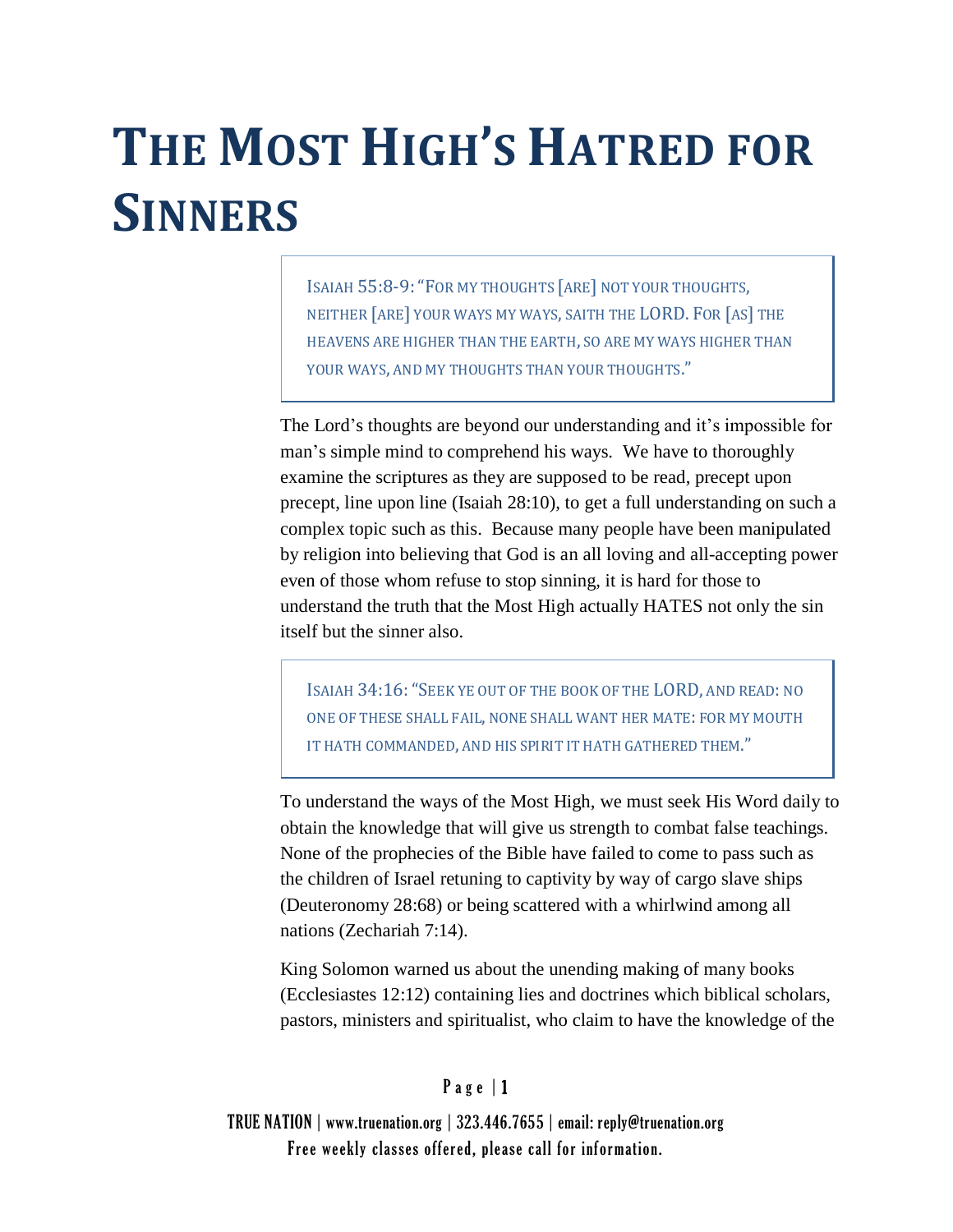holy scriptures, will use to substantiate their heresies (false teachings) and keep the veil over our eyes.

Christians firmly believe that the Most High does not consider them sinners. Christians believe that the Most High only has a strong dislike for their sinful acts and so long as they say "I'm sorry" or "He knows my heart," that the Lord will forgive them on the spot. They believe going to church once a week and not sinning on that day will absolve them of their sins*.*

JEREMIAH 17:9 SAYS | THE HEART [IS] DECEITFUL ABOVE ALL [THINGS], AND DESPERATELY WICKED: WHO CAN KNOW IT?

Religion has destroyed our brothers and sisters so much to the point that they believe anything they do, the Most High will accept their life style even if a sister is a stripper or an adult film star committing adultery and fornication or a brother who is a drug dealer murdering his people spiritually and physically and says "this is how I make my living, the Lord knows my heart." You're wrong and you have no real love for YHWH or for yourself. Christ explains in the book of Matthew what defiles a man:

MATTHEW [15:18-](http://www.blueletterbible.org/Bible.cfm?t=KJV&x=0&y=0&b=Mat&c=15&v=1#comm/18)20:"BUT THOSE THINGS WHICH PROCEED OUT OF THE MOUTH COME FORTH FROM THE HEART; AND THEY DEFILE THE MAN. [19] FOR OUT OF THE HEART PROCEED EVIL THOUGHTS, MURDERS, ADULTERIES, FORNICATIONS, THEFTS, FALSE WITNESS, BLASPHEMIES: [20] THESE ARE [THE THINGS] WHICH DEFILE A MAN: BUT TO EAT WITH UNWASHEN HANDS DEFILETH NOT A MAN."

JEREMIAH 17:9: "THE HEART IS DECEITFULLY ABOVE ALL THINGS."

It is now clear why a man or woman's heart (mind) is his or her own destruction and why it is important that it be corrected! Christian preachers will teach their congregation that "God don't hate the sinner, he hates the sins!" WRONG! But let's prove it out the holy scriptures if the LORD hates sin or the sinners. The book of Psalms chapter 5 reads:

#### Page | 2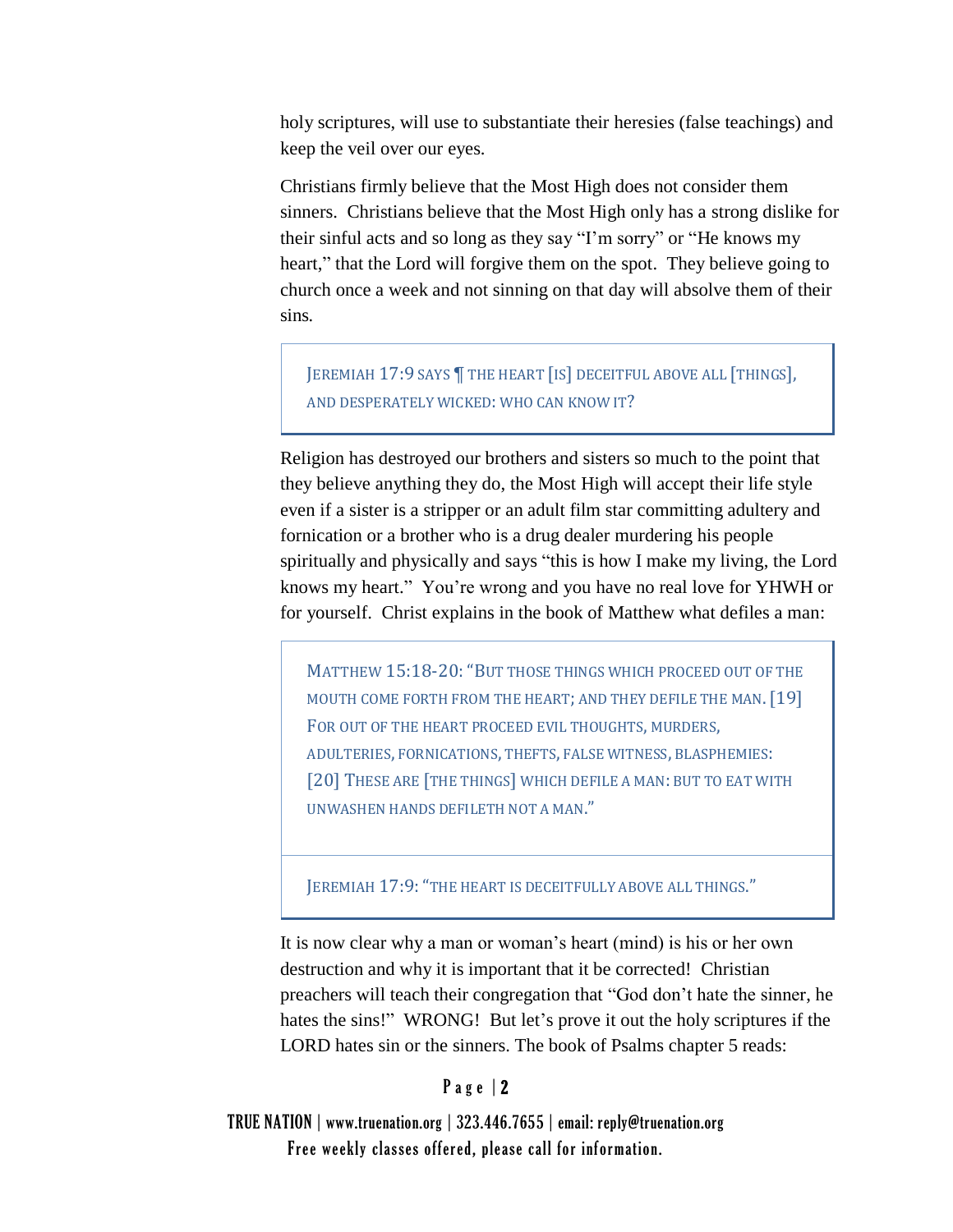P[SALMS](http://www.blueletterbible.org/Bible.cfm?t=KJV&x=0&y=0&b=Psa&c=5&v=1#comm/5) 5:5:"THE FOOLISH SHALL NOT STAND IN THY SIGHT: THOU HATEST ALL WORKERS OF INIQUITY."

The Lord clearly states that the foolish (boastful ones or lacking sense) will not stand before him and HATES all workers (people) of iniquity (sin, wickedness). But you have to know what makes you a sinner. In 1 John 3:4 states that *"sin is a transgression of the law."* 

1 CORINTHIANS 6:9:"KNOW YE NOT BRETHREN THAT THE UNRIGHTEOUS SHALL NOT INHERIT THE KINGDOM OF GOD."

1 JOHN 5:17 "ALL UNRIGHTEOUSNESS IS SIN…"

PSALMS [7:11:](http://www.blueletterbible.org/Bible.cfm?b=Psa&c=7&v=1&t=KJV#comm/11) "GOD JUDGETH THE RIGHTEOUS, AND GOD IS ANGRY [WITH THE WICKED] EVERY DAY."

PSALMS [104:35:](http://www.blueletterbible.org/Bible.cfm?b=Psa&c=104&t=KJV#comm/35)"LET THE SINNERS BE CONSUMED OUT OF THE EARTH, AND LET THE WICKED BE NO MORE. BLESS THOU THE LORD, O MY SOUL. PRAISE YE THE LORD."

ISAIAH [1:28:](http://www.blueletterbible.org/Bible.cfm?b=Isa&c=1&t=KJV#comm/28)"AND THE DESTRUCTION OF THE TRANSGRESSORS AND OF THE SINNERS [SHALL BE] TOGETHER, AND THEY THAT FORSAKE THE LORD SHALL BE CONSUMED."

AMOS [9:10:](http://www.blueletterbible.org/Bible.cfm?b=Amo&c=9&v=1&t=KJV#comm/10) "ALL THE SINNERS OF MY PEOPLE SHALL DIE BY THE SWORD, WHICH SAY, THE EVIL SHALL NOT OVERTAKE NOR PREVENT"

# Page  $|3$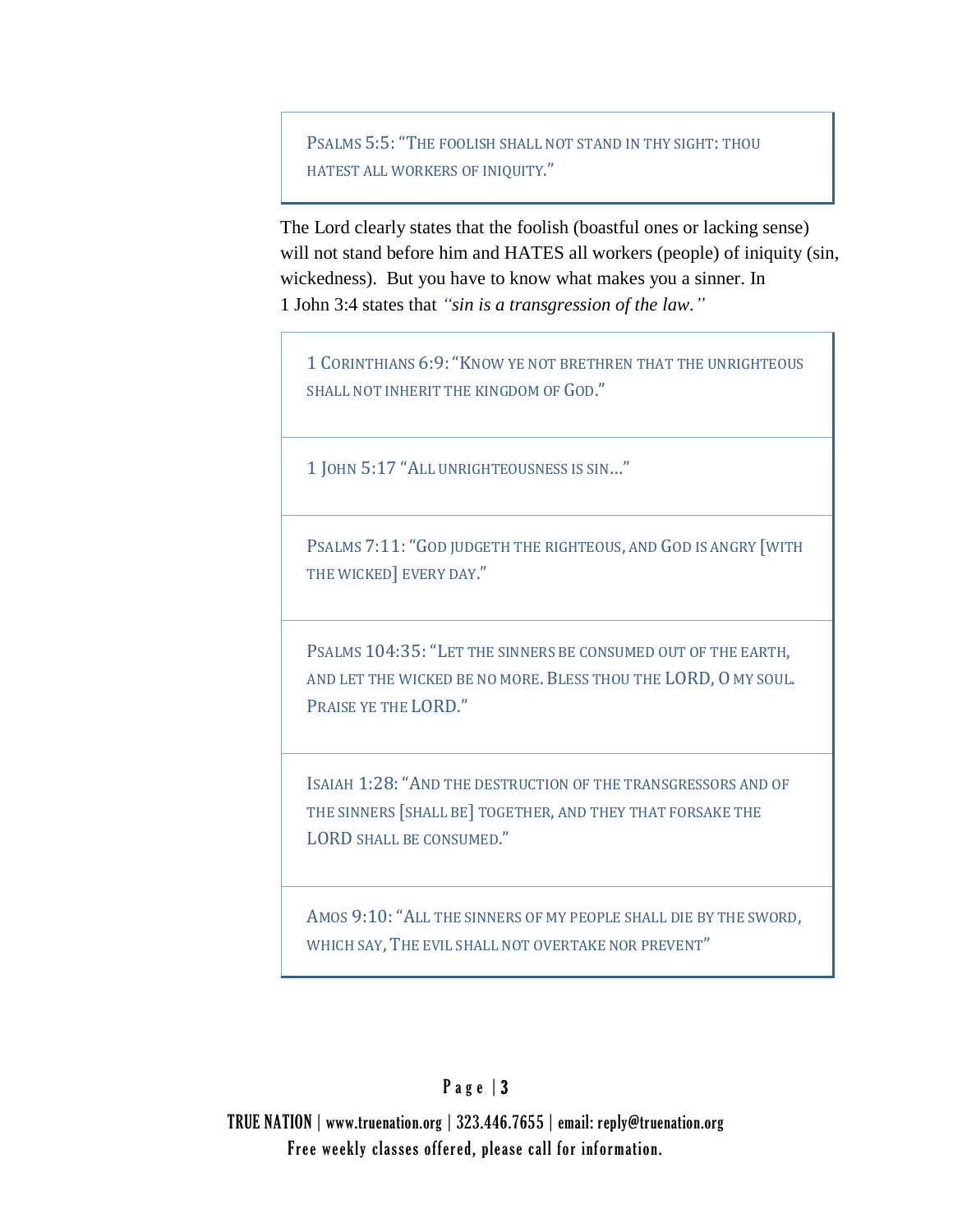2 ESDRAS 15:22-24 [APOCRYPHA]:"[22] MY RIGHT HAND SHALL NOT SPARE THE SINNERS, AND MY SWORD SHALL NOT CEASE OVER THEM THAT SHED INNOCENT BLOOD UPON THE EARTH. [23] THE FIRE IS GONE FORTH FROM HIS WRATH, AND HATH CONSUMED THE FOUNDATIONS OF THE EARTH, AND THE SINNERS, LIKE THE STRAW THAT IS KINDLED. [24] WOE TO THEM THAT SIN, AND KEEP NOT MY COMMANDMENTS! SAITH THE LORD."

ECCLESIASTICUS 5:6 [APOCRYPHA]:"AND SAY NOT HIS MERCY IS GREAT; HE WILL BE PACIFIED FOR THE MULTITUDE OF MY SINS: FOR MERCY AND WRATH COME FROM HIM, AND HIS INDIGNATION RESTETH UPON SINNERS."

Now those are just a few scriptures to show you how the Most High feels about sinners. As you continue your journey reading the bible you will see that the Lord doesn't change his judgment towards those who sin against him and no one is exempt from his wrath.

There are countless examples in the bible that proves God is loving and merciful.

DEUTERONOMY 7:9: "KNOW THEREFORE THAT THE LORD THY GOD, HE [IS] GOD, THE FAITHFUL GOD, WHICH KEEPETH COVENANT AND MERCY WITH THEM THAT LOVE HIM AND KEEP HIS COMMANDMENTS TO A THOUSAND GENERATIONS;"

1JOHN [4:8:](http://www.blueletterbible.org/Bible.cfm?b=1Jo&c=4&t=KJV#comm/8)"HE THAT LOVETH NOT KNOWETH NOT GOD; FOR GOD IS LOVE."

PSALMS [86:15:](http://www.blueletterbible.org/Bible.cfm?b=Psa&c=86&t=KJV#comm/15) "BUT THOU, O LORD, [ART] A GOD FULL OF COMPASSION, AND GRACIOUS, LONGSUFFERING, AND PLENTEOUS IN MERCY AND TRUTH."

# Page  $|4$